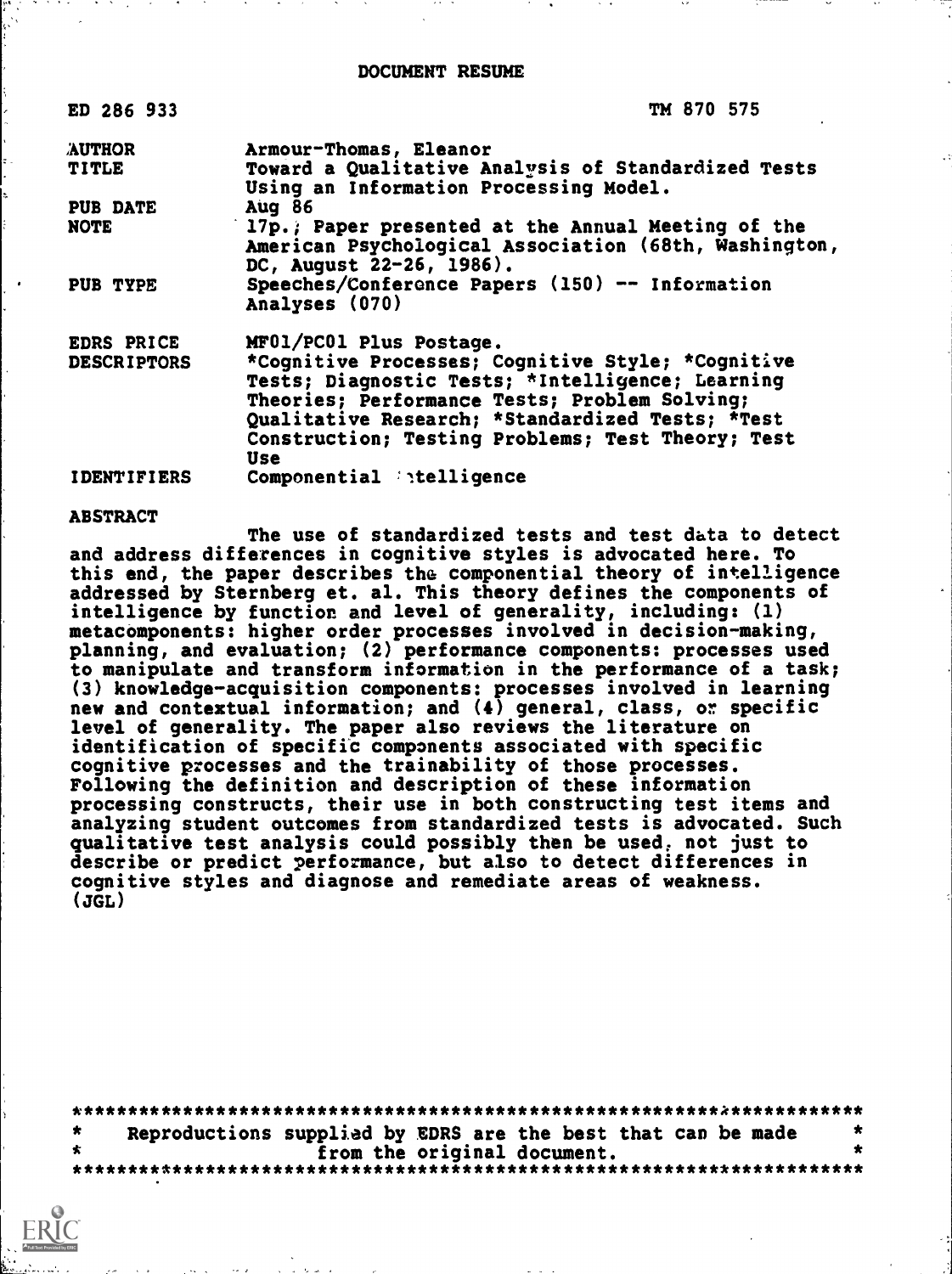$^{\circ}$  1

72

<del>.</del> . . .

 $\bullet$ 

Toward a Qualitative Analysis of Standardized Tests Using an Information Processing Model

 $\epsilon$ 

 $\ddot{z}$ 

 $\frac{1}{2}$ A

 $\sim 1/6$  a

 $\frac{1}{2}$ 

Eleanor Armour-Thomas

Yale University

"PERMISSION TO REPRODUCE THIS MATERIAL HAS BEEN GRANTED BY

E. Armour-Thomas

TO THE EDUCATIONAL RESOURCES INFORMATION CENTER (ERIC)."

U.S. DEPARTMENT OF EDUCATION<br>Office of Educational Research and Improvement EDUCATIONAL RESOURCES INFORMATION CENTER (ERIC)

**OF this document has been reproduced as<br>foceived from the person or organization**<br>originating it.

O Minor changes have been made to improve<br>reproduction quality.

points of view or opinions slated in this docu-ment do not necessarily represent official OER! position or policy.

Paper Presented at the 1986 Annual Meeting of the

American Psychological Association, Washington DC.

BEST COPY AVAILABLE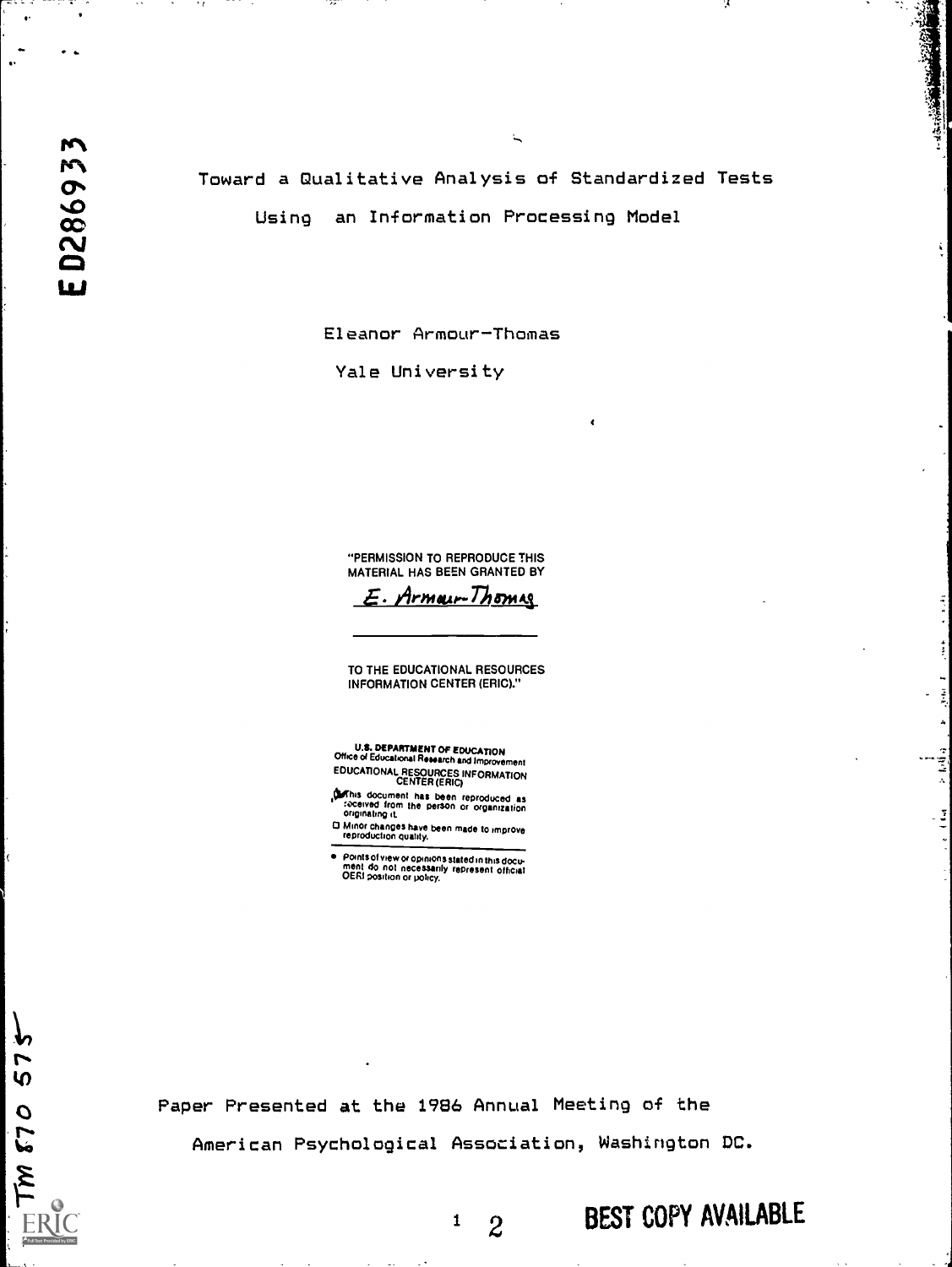Toward a Qualitative Analysis of Standardized Tests

大学 あままある

Using an Information Processing Model

Eleanor Armour-Thomas

Yale University

The educational products requirements of the nation are more frequently being defined in terms of our capability to provide postsecondary educational opportunities for the majority of our youth, and a continued program of learning for most of our citizens. If this trend continues, selection and prediction can no longer be allowed to dominate in the technology of psychoeducational appraisal; rather, the stage must be shared, with an emphasis on description and prescription (i.e., the qualitative description of intellective function leading not to the selection of those most likely to succeed, but to the prescription of the learning experiences required to more adequately ensure that academic success is possible (Edmund W. Gordon,1976, p.33)

This quotation, written almost a decade ago is even more relevant today at a time when there is a growing public concern that the quality of education in our nation's schools seems not to reflect the kinds of knowledge and competencies that students will need +or life in the 21st century. Part of our dissatisfaction with traditional standardized tests then as it is now, stems from the impression that they serve very limited pedagogical purposes. Test data provide us with general information with respect to positive, neutral or negative impact of educational treatments, but offer minimal information on specific aspects of achievement or failure to achieve and thus do not encourage efforts at relating specific aspects of achievement to specific aspects of treatment. Test data arc often



2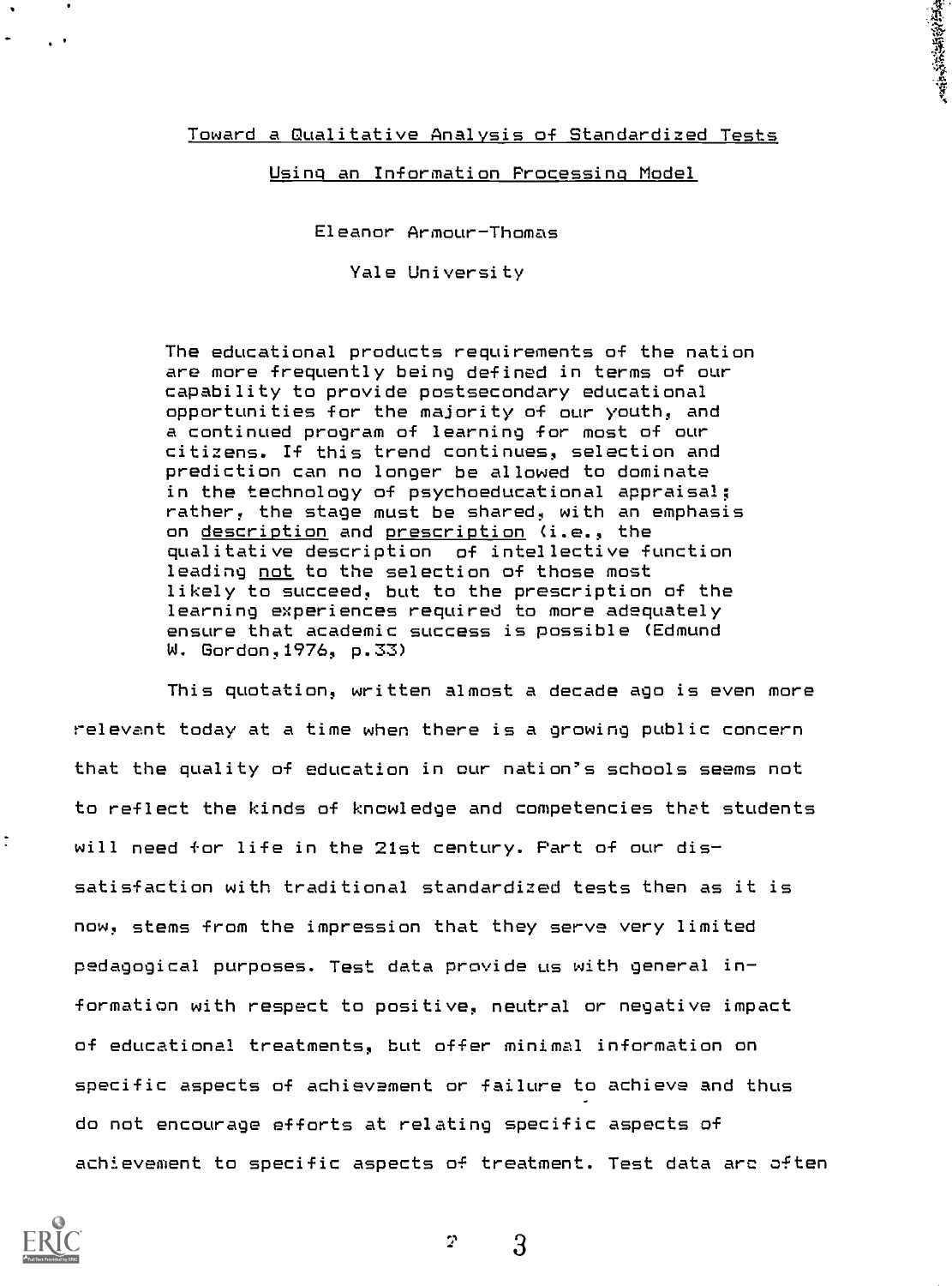used to inform the decision making process with respect to the selection of students for entrance into educational programs and to predict their performance when exposed to these opportunities. However, they are limited in their utility for the conduct of instruction or guidance of learning. At best, test data analysis provide gross characterization of success and failure of students in relation to some reference group (e.g., percentile rank or grade equivalent) but they tell us little about the adequacy of performance, are insensitive to differential response tendencies and do not reflect the process by which achievement is developed (Gordon, 1976).

The position being advanced here is that the generation and interpretation of test data should serve diagnostic functions more adequately so that pedagogical intervention may be more responsive to functional differences in children's performance. Test analysis should reveal the implicit cognitive processes embedded in items and to describe student achievement in terms of efficiency and accuracy of process execution; furthermore, test data analysis should determine the extent to which students use efficient strategies or whether they represent information optimally in any given task of interest. Recent advances in psychological theory of learning and cognition point to the feasibility of such a qualitative approach to test data analysis and interpretation.

Current research approaches use models, concepts and techniques from cognitive psychology to analyze complex performance in intellective tasks and to identify the corstituent

3

., .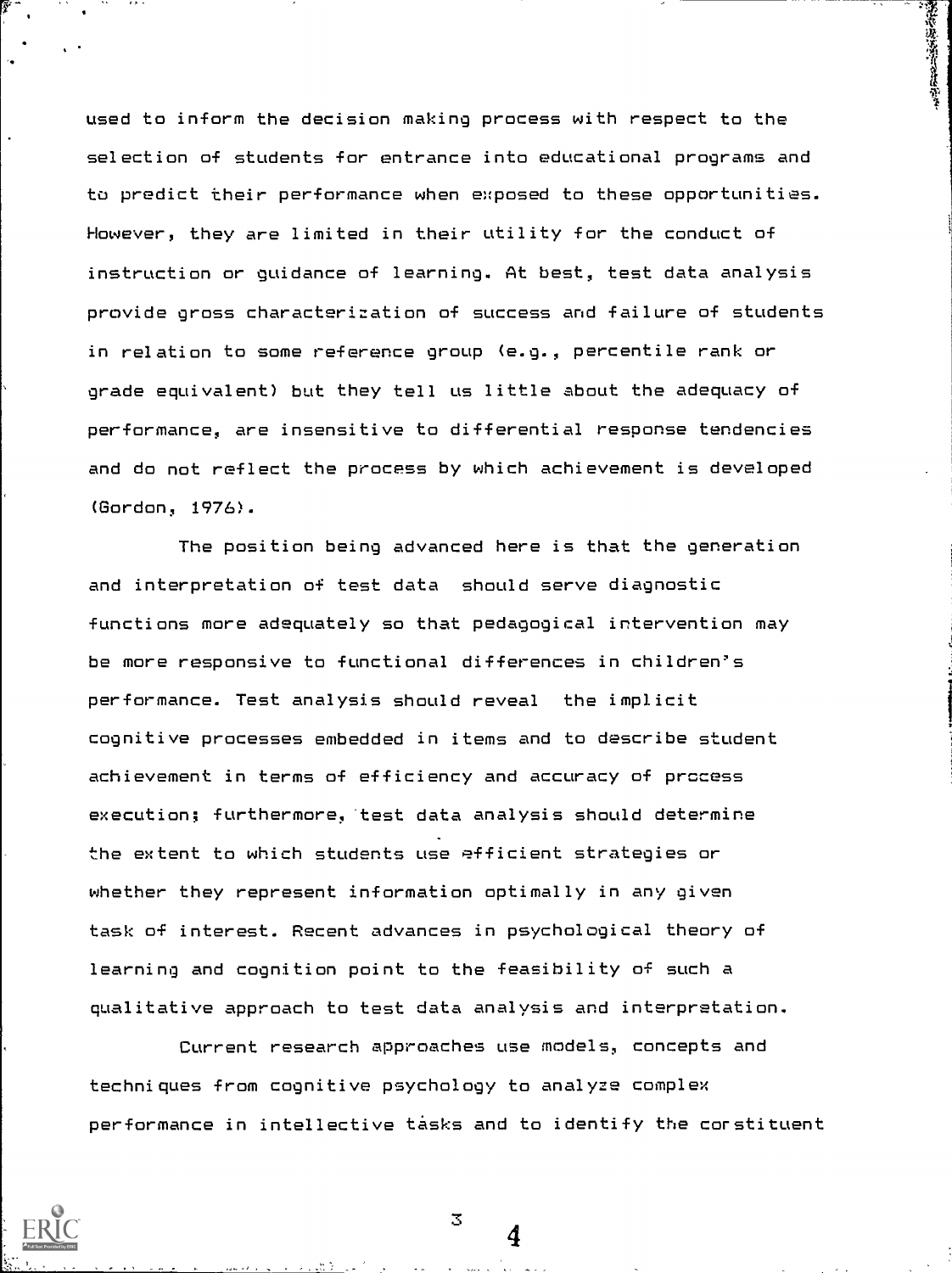cognitive processes and strategies in efficient and inefficient learners. This paper reviews the theory and research on the identification and trainibility of cognitive processes with a view towards a reconceptualization of standardized test data analysis that reflects such developments.

おものの あいまく あいまく

# Theoretical Perspective

Cognitive theorists, especially those who espouse an information processing perspective of intelligence, propose that in part, the psychological bases of intelligent behavior can be understood in terms of components of information processing ( Carroll, 1976; Campione and Brown, 1979; Hunt, 1978; Jensen, 1979; Newell and Simon, 1972; Pellegrino and Glaser, 1979; Snow, 1979; Sternberg, 1977, 1979). Although they consider different components to account for the latent abilities that underlie intelligent behavior, they all view the "component" as the basic unit for understanding individual differences in intelligence. (Sternberg, 1977, 1979), described a "component" as an elementary information process that operates upon an internal representation of objects or symbols. Sternberg's theory of intelligence will serve as the conceptual framework out of which will evolve the information processing model for the analysis of test data

In his componential theory of intelligence, (Sternberg, 15'77, 1979, 1980), subdivides components of intelligence in two ways: by function and by level of generality.

# Classification of Components by Function

Five different types of components can be distinguished on

4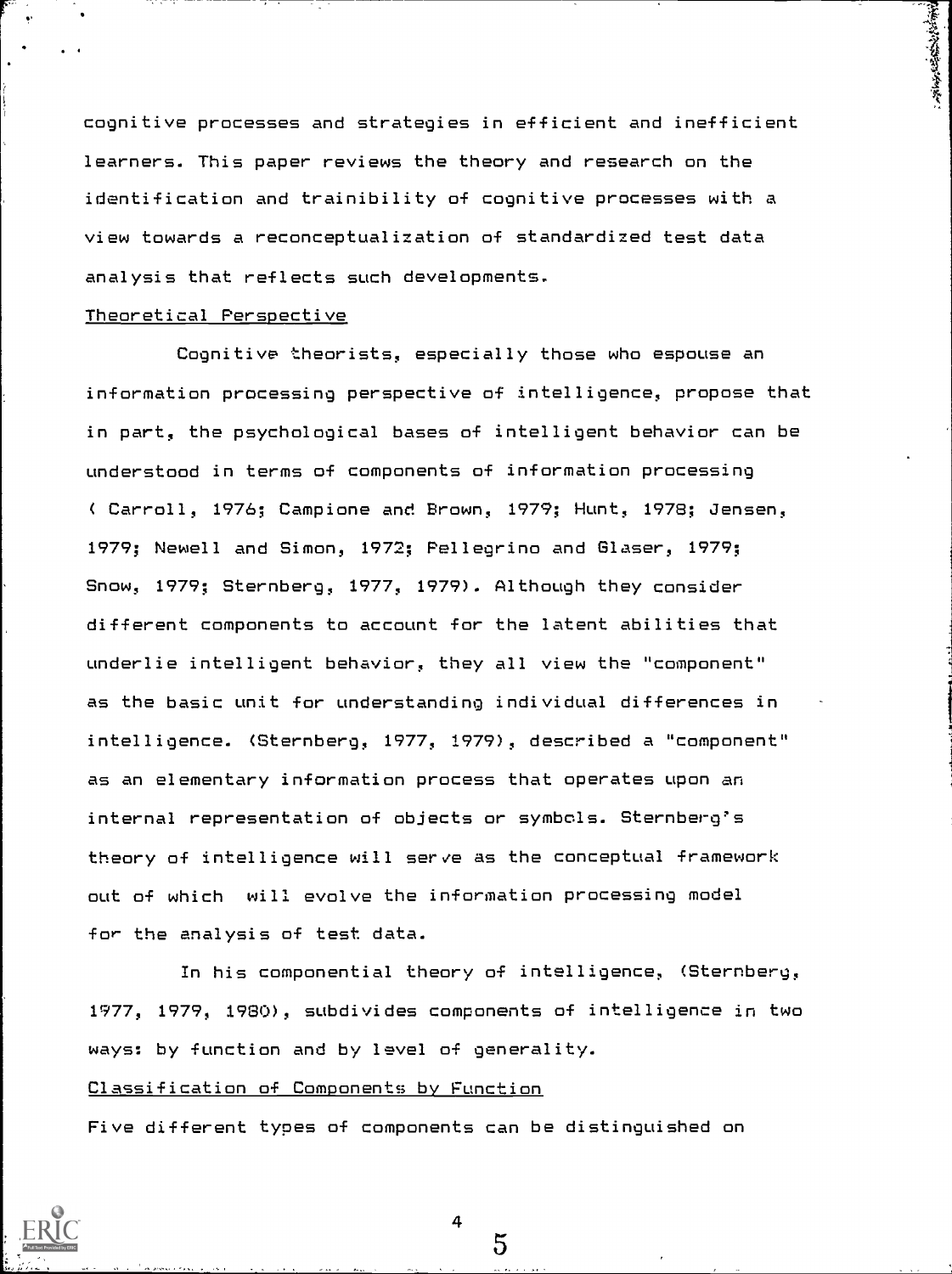the basis of function: Metacomponents- higher-order processes involved in decision making and planning during problem solving and evaluating the success of one's problem solving performance. He considers six metacomponents as of particular importance in any problem solving situation:

(a) defining the nature of the problem

「大阪のあるとものの

- (b) selecting the components or steps needed to solve the problem
- (c) selecting a strategy for ordering components of problem solving
- (d) selecting a mental representation for information in the problem
- (e) allocating resources (setting speedaccuracy tradeoffs in problem solving
- (f) monitoring solution.

Performance components- processes used to manipulate and transform information in the actual performance of a task. While processes may differ depending on the nature of the problem, in general, they are organized in four phases of problem execution:

- (a) encoding stimuli (storing information in working memory and retrieving information from long term memory that might be potentially relevant for interpreting the stimuli
- (b) combining elements into a workable strategy
- (c) justifying one option as preferred although not ideal
- $(f)$  making a response

Knowledge-acquisition components. These processes are involved in learning new and contextual information. Knowledge-acquisition related processes store, maintain and retrieve information upon which performance components operate. Examples of these components can be found in reading comprehension passages which require an individual to sift relevant from irrelevant information, combine disparate pieces of information into a meaningful integrated whole or to compare old and new



 $5\degree$   $\degree$ 6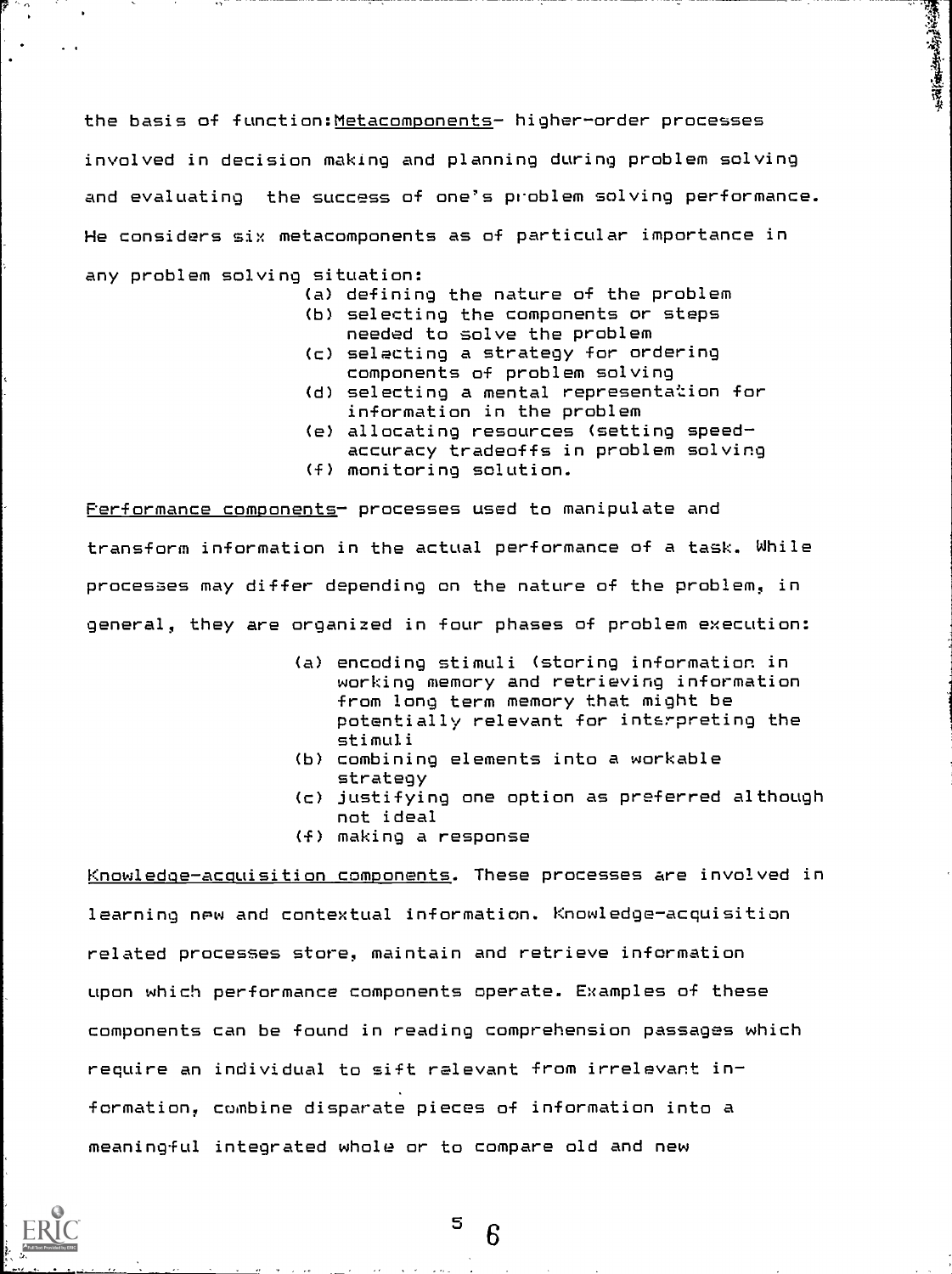information in figuring the meaning of a word. Classification of components by level of generality 1、全文学的学生学生

Three different types of components: general, class and specific can be distinguished on the basis of generality. General components are those processes involved in the execution of all tasks common to a universe of tasks under consideration. A metacomponent such as defining the nature of the problem and a performance component as encoding constitute examples of general components on an aptitude test. Class components are those processes involved in a subset of tasks nested within a broader task universe. Consider for example, the subset of verbal inductive reasoning tasks found on any Scholastic Aptitude Test. Inference- a process used in finding the relationship between the first two terms of an analogy and  $application - the process used in carrying over$ the inferred relation to the last two terms of the analogy to establish an ideal solution, would constitute class components. Specific components are those unique processes involved in the execution of single tasks within any given task universe.

The different types of components and their level of generality are theorized to be closely interrelated. For those components distinguished on the basis of function, metacomponents assume a pivotal role in an integrated intelligent system. Only metacomponents can directly activate and receive feedback from other types of components; while other components can activate and also receive feedback from each other, they do so only through the mediational filters of the metacomponents. For

 $\overline{a}$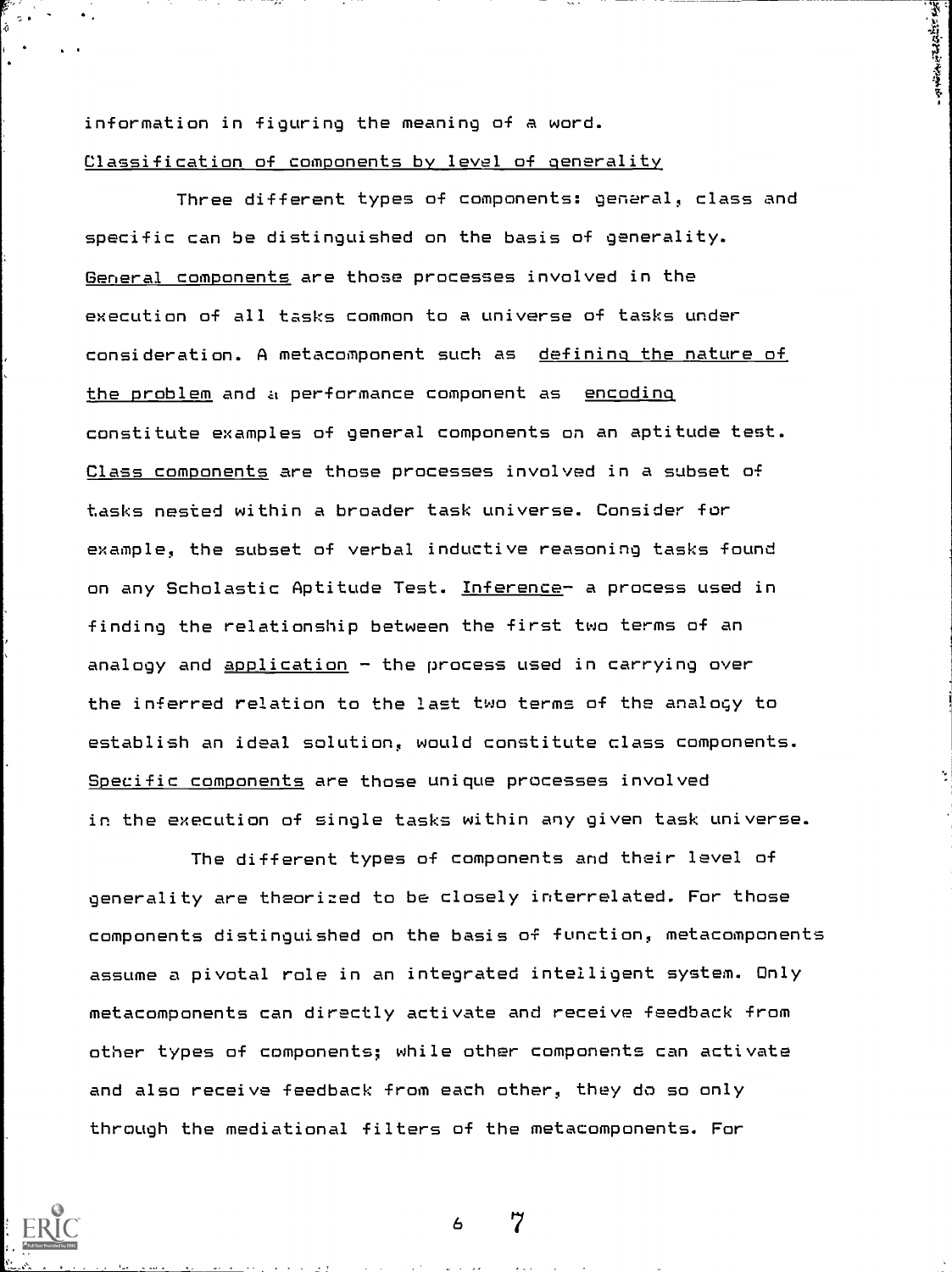components distinguished on the level of generality, the pattern of interrelations will depend on the breadth of the universe of tasks under consideration. A process considered a general component in the universe of verbal inductive reaso^ing tasks might be a class component in the universe of both verbal inductive reasong and spatial visualization tasks.

**WARRANT CAPITAL** 

#### Cognitive process research

Within the last decade, numerous studies have sought to identify the existence of these processes through the analysis of successful task performance on a variety of complex tasks. With respect to performance components, Sternberg (1977a, 1977b; Sternberg and Gardner, 1982,1983; Sternberg and Nigro, 1980; Sternberg and Rifkin, 1979) identified seven processes which underlie successful solution of verbal analogies. In many investigations, these processes  $-$  encoding, inferring, mapping, applying, justifying and responding  $-$  have accounted for variability in subjects' response latencies and error rates. Similar findings on geometric , number and verbal analogical reasoning tasks were reported by Pellegrino and Glaser (1982). Different types of performance components have also been identified in reading performance ( Hunt, Lunneborg & Lewis, 1975; Jackson & McClelland, 1979; Perfetti & Lesgold, 1977; and Scarborough, 1977), problem solving in geometry (Greeno, 1978) and Physics (Larkin, 1981).

The identification of metacomponents has also been investigated in a variety of tasks. In one of their analogies studies, (Sternberg & Gardner, 1933) isolated metacomponents re-

 $7 \quad \circ$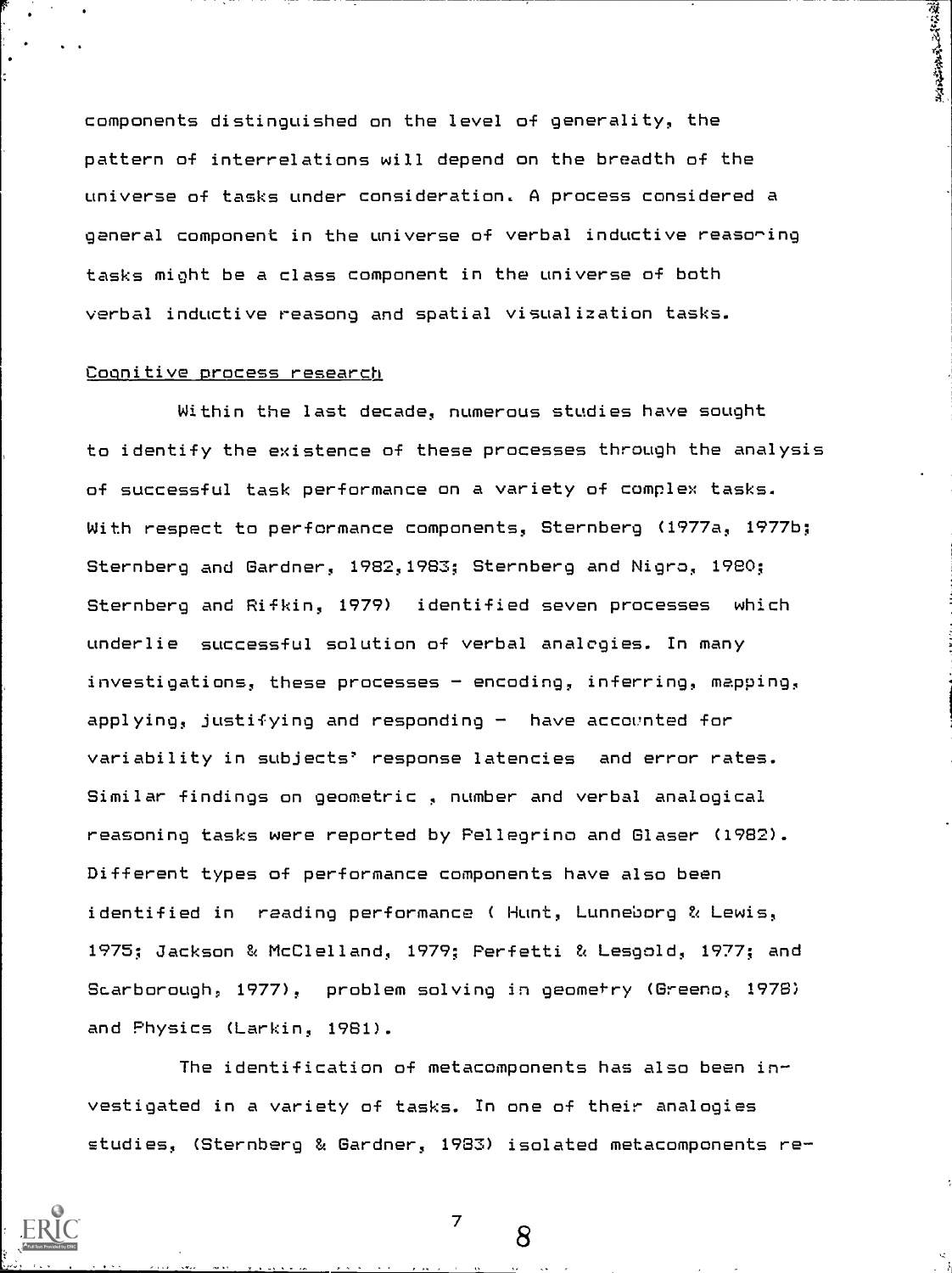lated to planning. In another analogies study, (Sternberg & Rifkin, 1979) found that better reasoners tend to spend a longer time in encoding terms of an analogy than do poor reasoners. In yet another study, (Sternberg and Rifkin, 1980 it was found that older children tended to perform the processes of analogical reasoning more exhaustively than do younger children. Other metacomponential processes have been addresses in studies of verbal comprehension as well. Examples of metacomponential processes so studied include: deciding on the nature of the problem in reading comprehension (e.g., Just & Carpenter, 1980; Anderson & Biddle, 1975), deciding on processes for solving a problem in reading ( Frederiksen, 1980; Kintsch & van Dijk, 1978), deciding on how to make a mental representation of information ( e.g., Anderson, 1976; Keil, 1979; McNamara & Sternberg, 1983; Sternberg & Mc-Namara, 1985) and solution monitoring ( Collins & Smith, 1982).

**Kingdomagenter** 

The findings from these studies have led to further investigations on the trainibility of these processes in both laboratory and applied settings and in a variety of domains. Although the durability and generalizability of training remain problematic in some areas, impressive training outcomes have been reported in reasoning and problem solving (Feuerstein, 1979) Holzman, Glaser & Pellegrino, 1976; Linn, 1973; Sternberg, Ketron & Powell, 1982) , and memory ( Belmont & Butterfield, 1971; Brown & Campione, 1977; Wanschura & Borkowski, 1975).

To summarize, as the research reviewd showed, different types of information processing components do underlie performance on complex tasks and in many instances do provide a good

8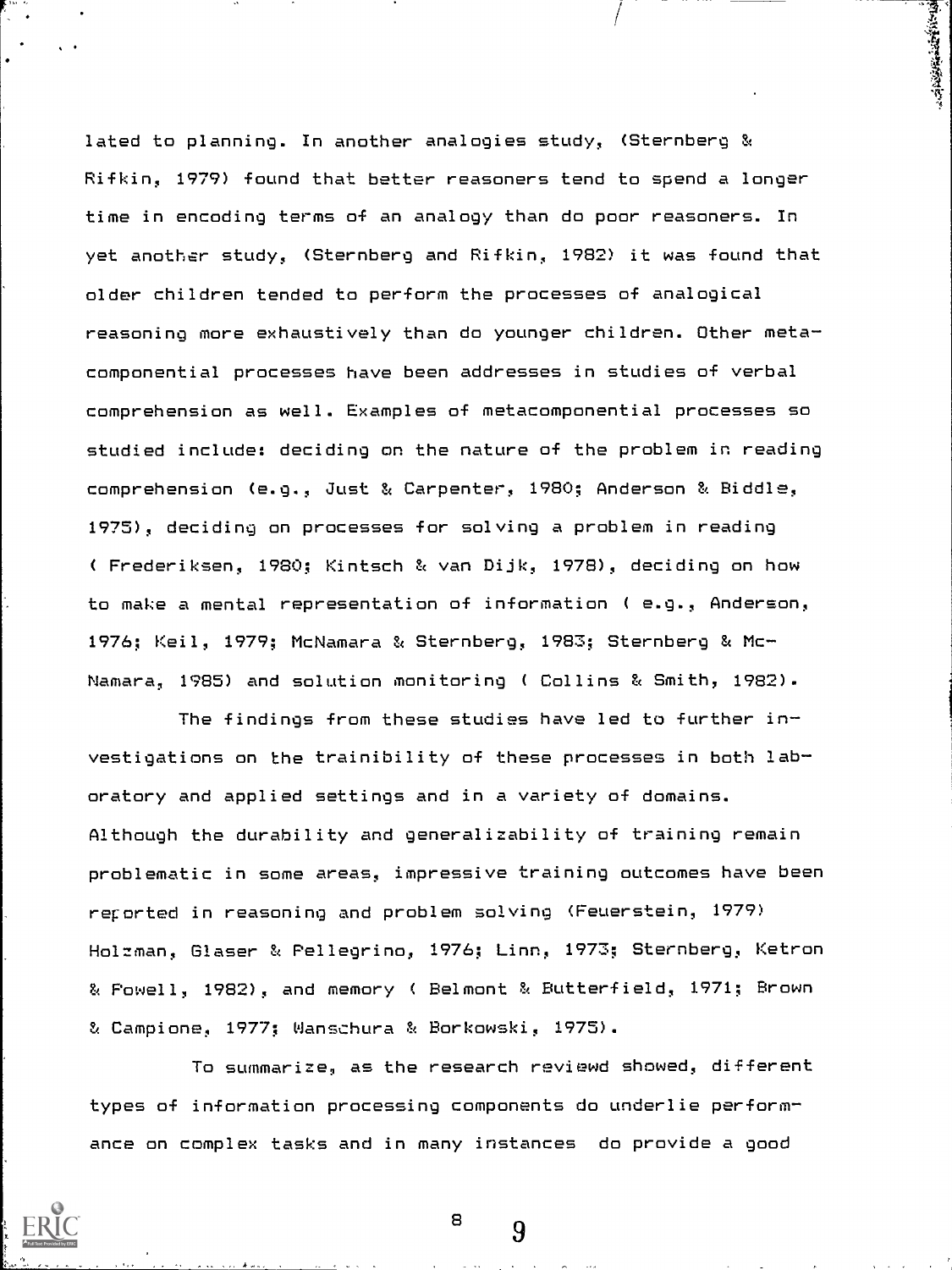account of the variability in subjects' response latencies and error rates. Analysis of behavior in terms of cognitive constructs can yield a wealth of diagnostic and pedagogic information to an examiner. A review of latency scores and error data can pinpoint the source/s of an individual's strengths and weaknesses in a way that would lead to a prescription for remedying an observed deficiency or capitalizing on an observed strength. Furthermore, componential analysis can reveal the extent to which processes are executed efficiently or whether they are inaccessible or unavailable to the individual. Finally, process analysis can specify whether such an individual uses an inefficient strategy in problem solving or whether an individual mentally represented the problem in a suboptimal manner. Thus, a model stemming from such an analysis of human behavior might be conceptualized in terms of the following stimulus and person characteristics :- (a) type of components; (b) level of components; (c) type of information content (e.g., numerical, geometric or verbal); (d) type of strategy; (e) form of mental representation on which strategy znd component operate. Componential analysis of standardized tests

**Andrew Production** 

Given our understanding of the process dimensions underlying intellectual tasks, how might such information be used to improve the state vf the art of standardized tests?. In our own work, we have begun to unbundle the process dimensions that seem embedded in items on standardized tests in science and mathematics; more recently, we have used a componential analytic technique to design teacher made tests and to analyze



10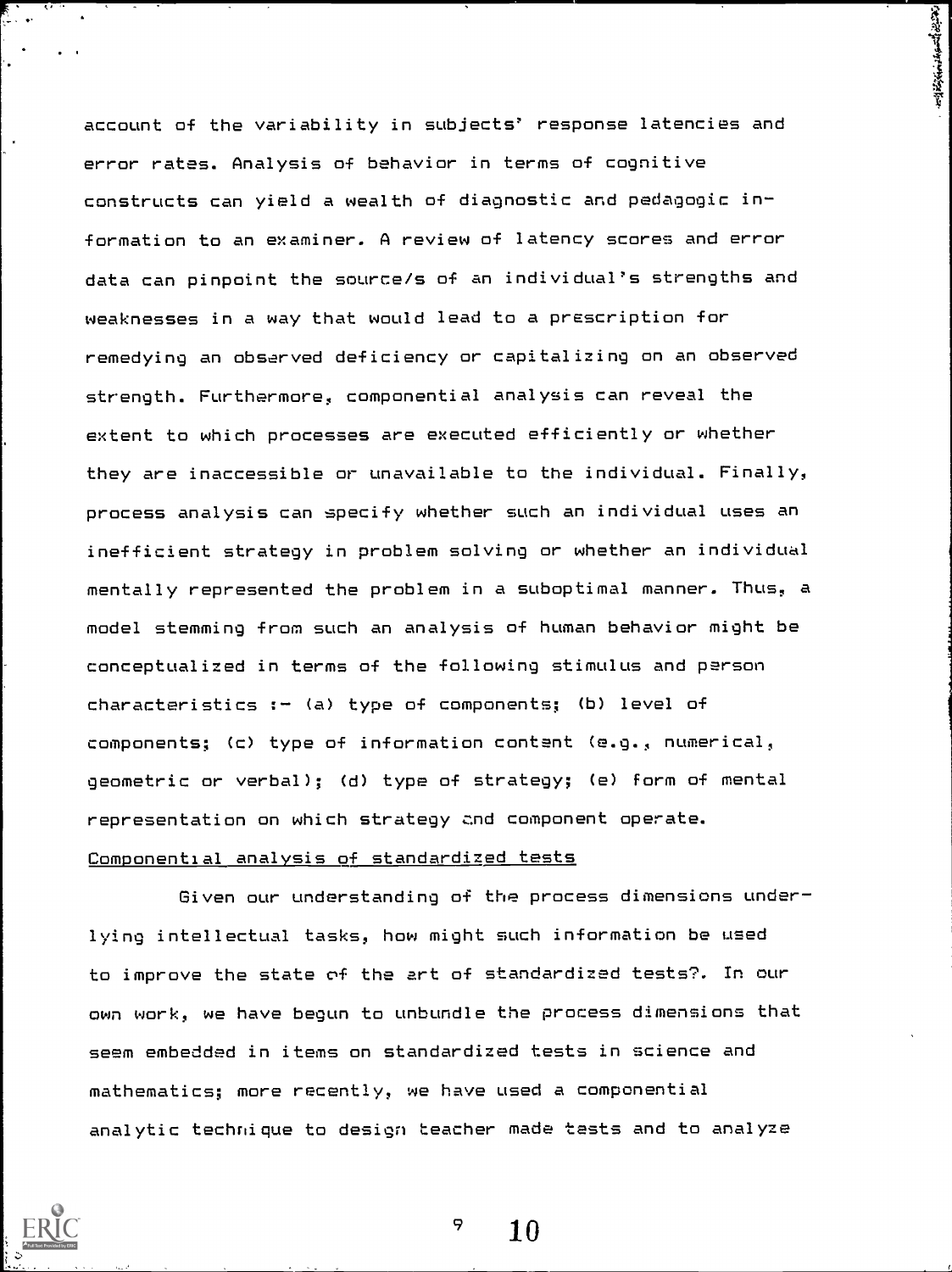examinee's behavior in an intellectual enhancement program for high school students. In a related field, Sternberg and his associates are currently working on a test of intellect based on his conceptions of intelligence. The claim made here is that information processing constructs should guide both item construction and analysis of examinee behavior. On a hypothetical standardized test for example, an information processing perspective might seek answers to the following questions related to item construction:

- (1) What are the task domains or content areas for which items were written?
- (2) Under which factorial categories might items fall and in which item response might cluster empirically?

**Historical Hall** 

- (3) Into what forms of representation are items written and how might they be classified functionally?
- (4) What are the task levels for each item on the test?
- (5) What level/s of process might be.required for items within each task level?
- (6) What type 0+ process/es might each item require for successful task performance?

In assessing student outcomes in terms of information processing constructs, the following questions might also be addressed on the hypothetical standardized test:

- (1) What component processes were used on each test item?
- (2) On what internal representation/s did such processes operate?
- (3) Into what strategy or strategies did different components combine?
- (4) How consistent was the use of strategies by individual students?
- (5) What was the quality of response time per item?
- (6) What was the quality of response time per component?
- (7) How might student errors be characterized?

Satisfactory answers to these questions on item construction

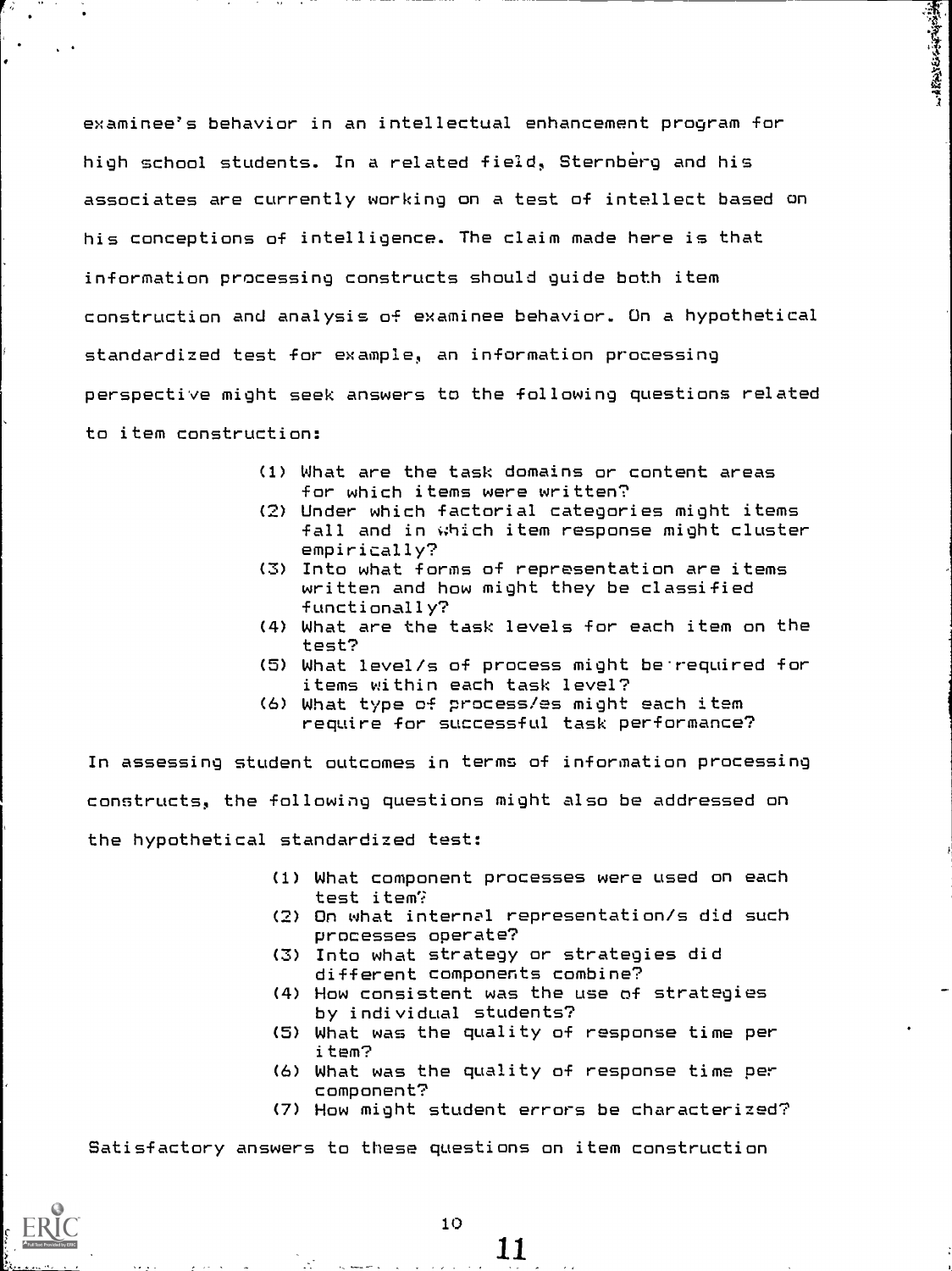and student performance would go a long way in enabling us to better understand the nature and demand of tests and the nature and behavior of examinees. Such a focus would guide the design of tests that are sensitive to individual differences in a way that traditional tests are not.

**1990年1月1日 1月1日** 

A long standing complaint against standardized tests is that they reflect an overly selective view of achievement and are dysfunctional and counterproductive to the purposes of pedagogy (Glaser, 1977, Gordon, 1977). As these critics have argued, this is true of their use with all children; but when we use them to assess achievement of the poor, disadvantaged and the discriminated against, the problem is compounded. Fortunately, we have come to recognize that individuals differ in the efficacy with which they process, strategize and mentally represent information and test design and analysis of tests should be more responsive to these functional characteristics of human behavior. Until now, inadequate attention was given to these concerns. Hopefully, the theoretical insights and empirical data from cognitive science may be used to guide the qualitative analysis of tests and test-takers' behavior and may lead to the development of tests that would enable us to diagnose and eventually remedy deficiencies in observed behavior. At the present time the cost to develop these tests or the time to administer them is prohibitive and therefore not practically feasible. But the technical feasibility has already been demonstrated in laboratory investigations and it would indeed be a red letter day for education and the testing industry when such develomements are considered to be economically feisible.

 $11$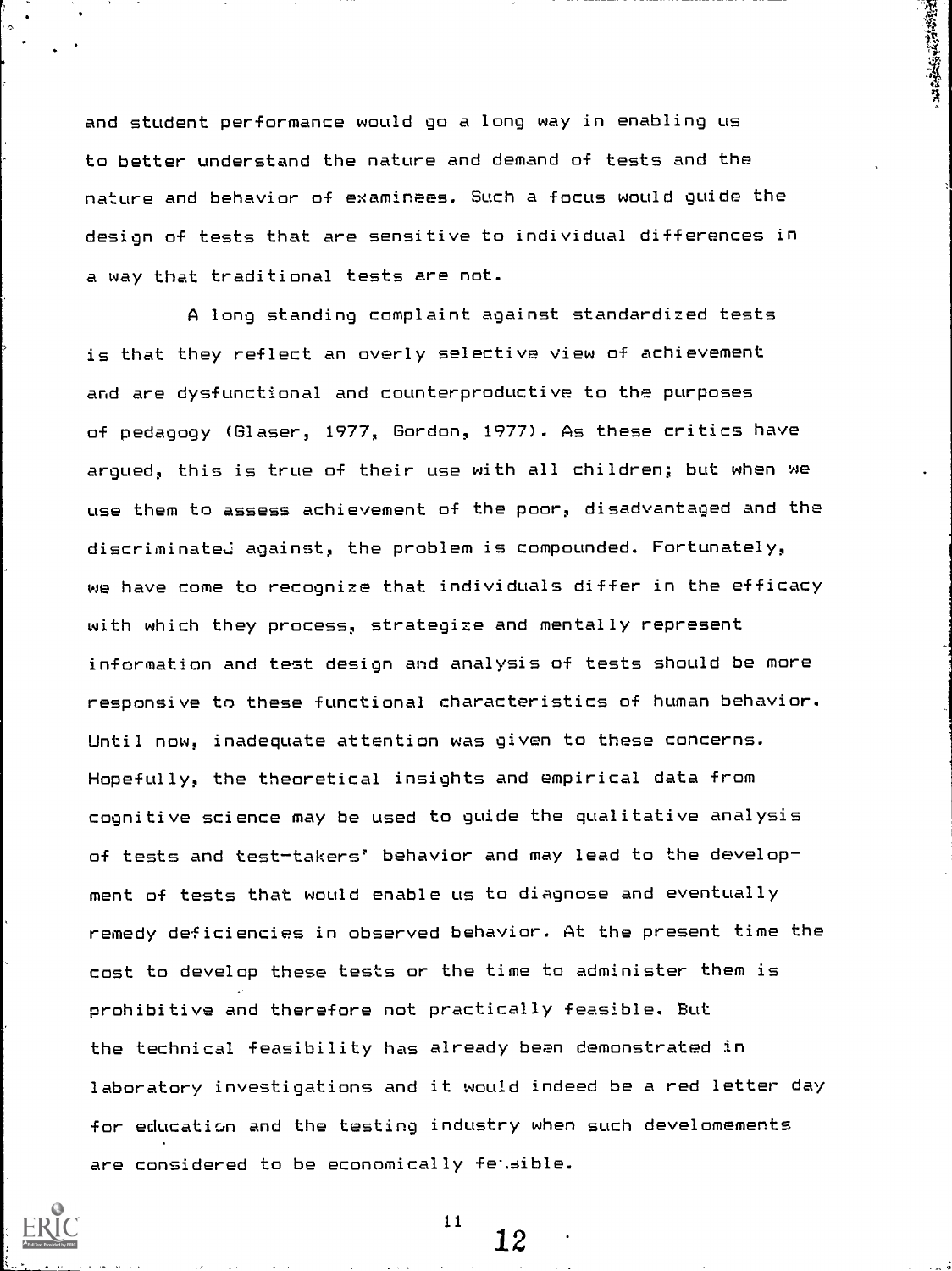### References

্বর্

- Aaronson, D., & Scarborough, H. S. (1977). Performance theories for sentence coding: Some quantitative models. Journal of Verbal Learning and Verbal Behavior, 16, 277-303.
- Anderson, J. R. (1976). Language, memory and thought. Hillsdale, N.J.: Erlbaum.
- Anderson R. C. & Biddle, W. B. (1975). On asking people questions about what they are reading. In G. H. Bower (Ed.), The psychology of learning and motivation (Vol. 9). New 'York: Academic Press.
- Belmont, J. M., & Butterfield, E. C. (1971). Learning strategies as determinants of memory deficiencies.Cognitive Psychology 2, 411-420.
- Brown, A. L. & Campione; J. C. (1977). Training strategic study time apportionment in educable retarded children. Intelligence. 1, 94-107.
- Campione, J. C. & Brown, A. L. (1979). Toward a theory of intelligence: Contributions from research with retarded children. In R.J. Sternberg & D. K. Detterman (Eds.), Human intelligence: Perspectives on its theory and measures ment. Norwood, N.J.: Ablex.
- Carroll, J. B. (1976). Psychometric tests as cognitive tasks: A new "structure of the intellect." In L. B. Resnick (Ed.), The nature of intelligence. Hillsdale, N.J.: Ablex.
- Collins A. & Smith, E. E. (1982). Teaching the process of reading comprehension. In D. K. Detterman & R. J. Sternberg (Eds.), How and how much can intelligence be increased? Norwood,



o a serie de la construcción de la construcción de la construcción de la construcción de la construcción de la

 $12 \t 13$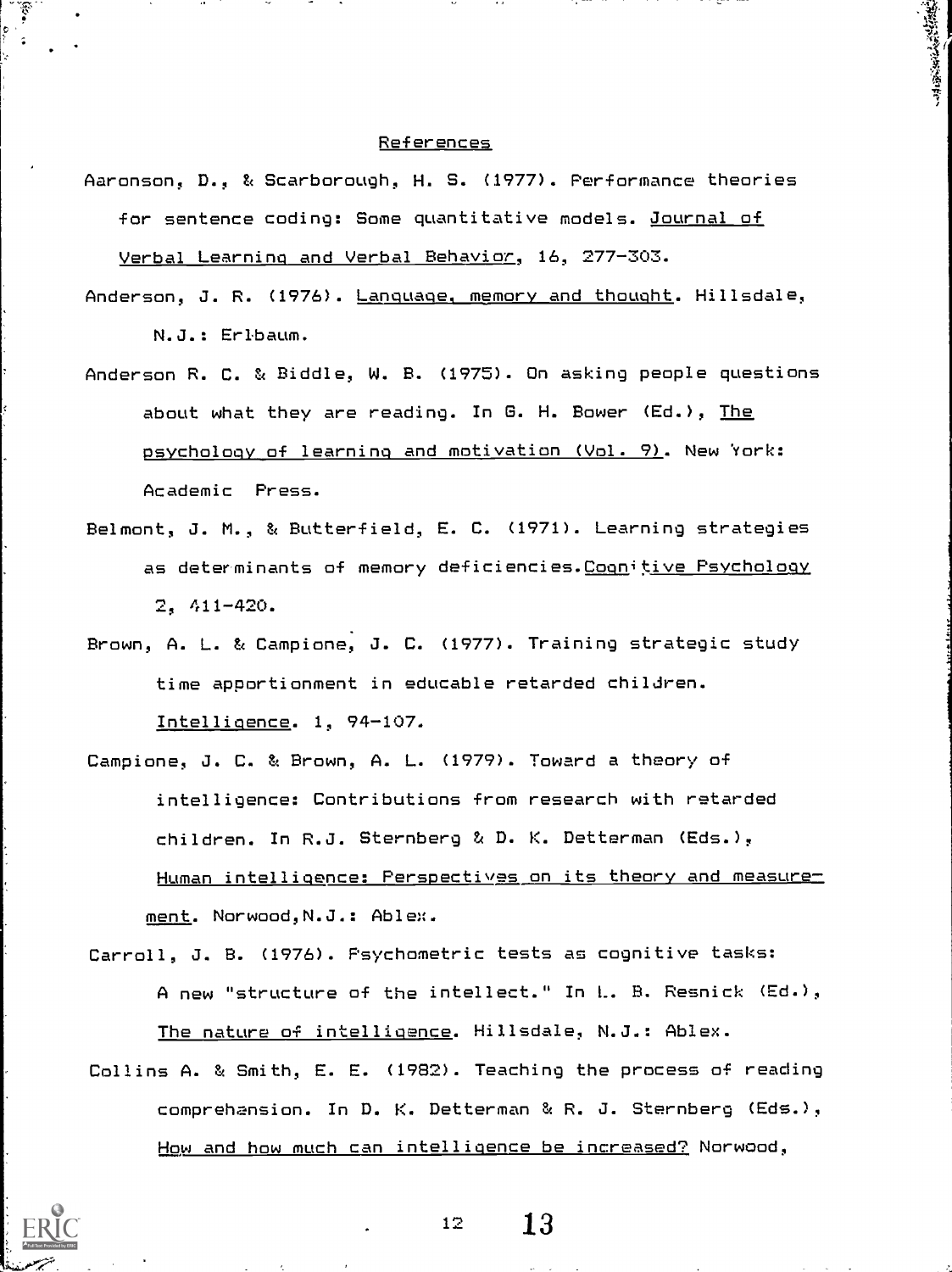N.J.: Ablex.

Feuerstein, R. (1979). Instrumental enrichment: An intervention program for cognitive modifiability. Ealtimore, Md.: University Park Press.

重新有点完善

- Frederiksen, (1980). Component skills in reading: Measurement of individual differences through chronometric analysis. In R. E. Snow, P. A. Federico & W. E. Montague (Eds.), Aptitude, learning and instruction: (Vol. 1) Cognitive process analysis of aptitude. Hillsdale, N.J.: Erl baum.
- Glaser, R. (1977). Or intelligence and aptitudee. In A. J. Nitko (Ed.), Exploring alternatives to standardized tests: Proceedings of the 1976 National Testing Conference. Pittsburgh: University of Pittsburgh, School of Education.
- Gordon, E. W. (1977). Diverse human populations and problems in educational program evaluation <u>via achievement testing. In</u> M. J. Wargo % D. R. Green (Eds.), Achievement testing of disadvantaged and minority students for education programs evaluation : Proceedings of a U.S. office of education invitational conference. Washington, D.C.: McGraw Hill.
- Greeno, J. G. (!978). A study of problem solving. In R. Glaser (Ed.), Advances in instructional psychology:  $(\forall o$ l. 1).

Holzman, T. G., Glaser, R. & Pellegrino, J. W. (1976). Process

training derived from a computer simulation theory. Measurement and Cognition , 4, 34Y-356.

Hunt, E. B. (1973). Mechanics of verbal ability. Psychological Review, 85, 109-130.

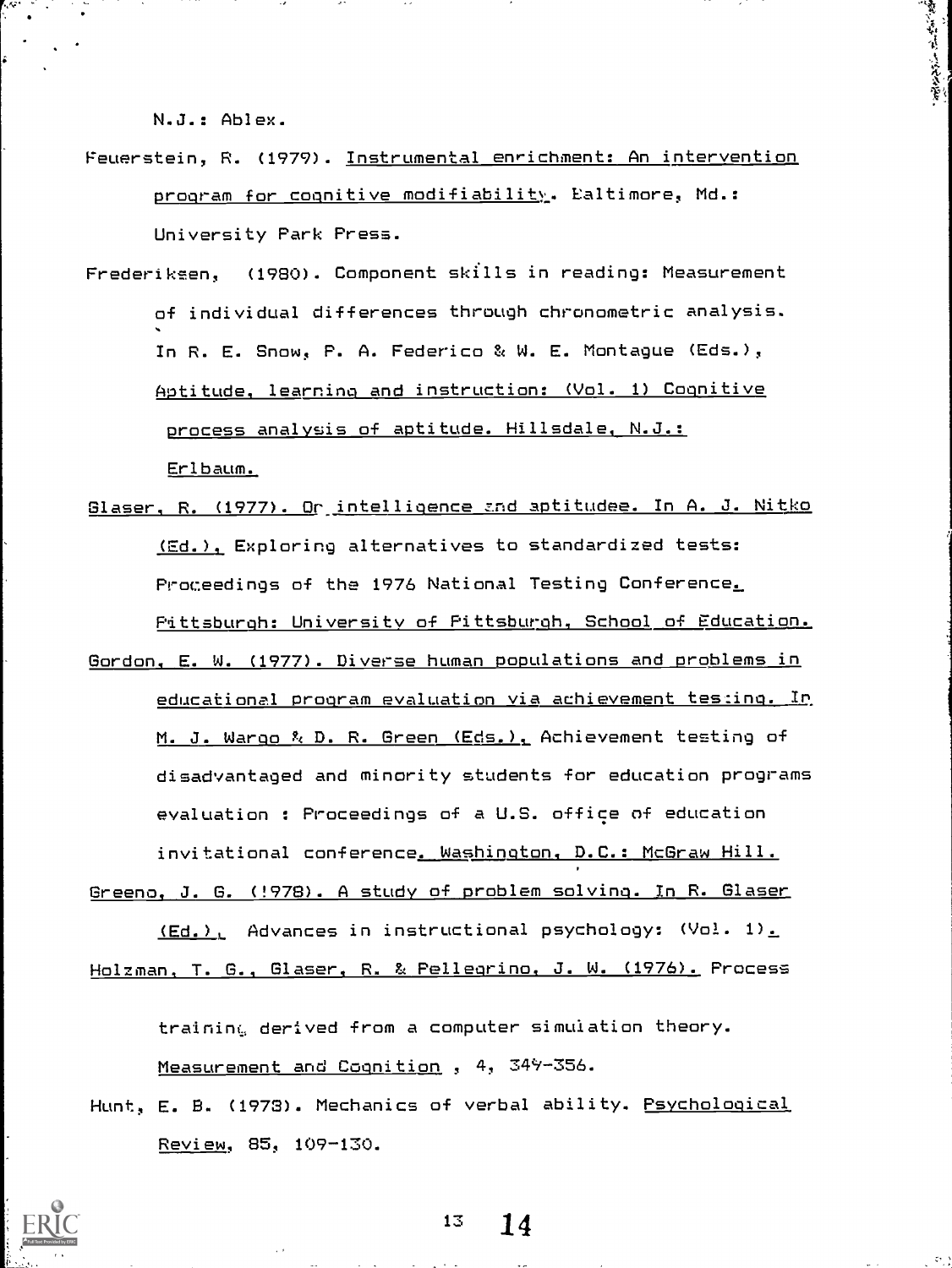Hunt, E. B. Lunneborg, C. & Lewis, J. (1975). What does it mean to be high verbal? Cognitive Psychology, 7, 194-227.

.i, <sup>I</sup>I

 $\mathcal{X}$  ]

- Jackson, M. D. & McClelland, J. L. (1979). Processino determinants of reading speed. Journal of Experimental Psychology: General, 108, 151-181.
- Jensen, A. R. (1979). g: Outmoded theory or unconquered frontier? Creative Science and Technology, 2, 16-29.
- lust, M. A. & Carpenter, P. A. (1980). A thoeoy of reading: From eye fixation to comprehension. Psychological Review, 87, 329-354.
- Keil, F.C. (1979). Semantic and conceptual development. Cambridge, Mass.: Harvard University Press.
- Kintsch, W. & Van Dijk, T. A. (1978). Toward a model of text comprehension and production. Psychological Review, 85, 363-394.
- Larkin, J. H. (1981). Information processing models and science instruction. In J. Locheed & J. Clements (Eds.), Cognitive process instruction: Research on teaching thinking skills. Philadelphia: The Franklin Institute Press.
- Linn, M. C. (1973). The role of intelligence in children's responses to instruction. Psychology in the Schools, 10, 67-75.
- McNamara, T. P. & Sternberg, R. J. (1983). Mental models of word meaning. Journal of Verbal Learning and Verbal Behavior, 22, 449-474.

Newell, A. & Simon, H.A. (1972). Human problem solving. Englewood Cliffs. N.J.: Prentice-Hall.

Pellegrino, J. W. & Glaser, R. (1982). Analyzino aptitudes for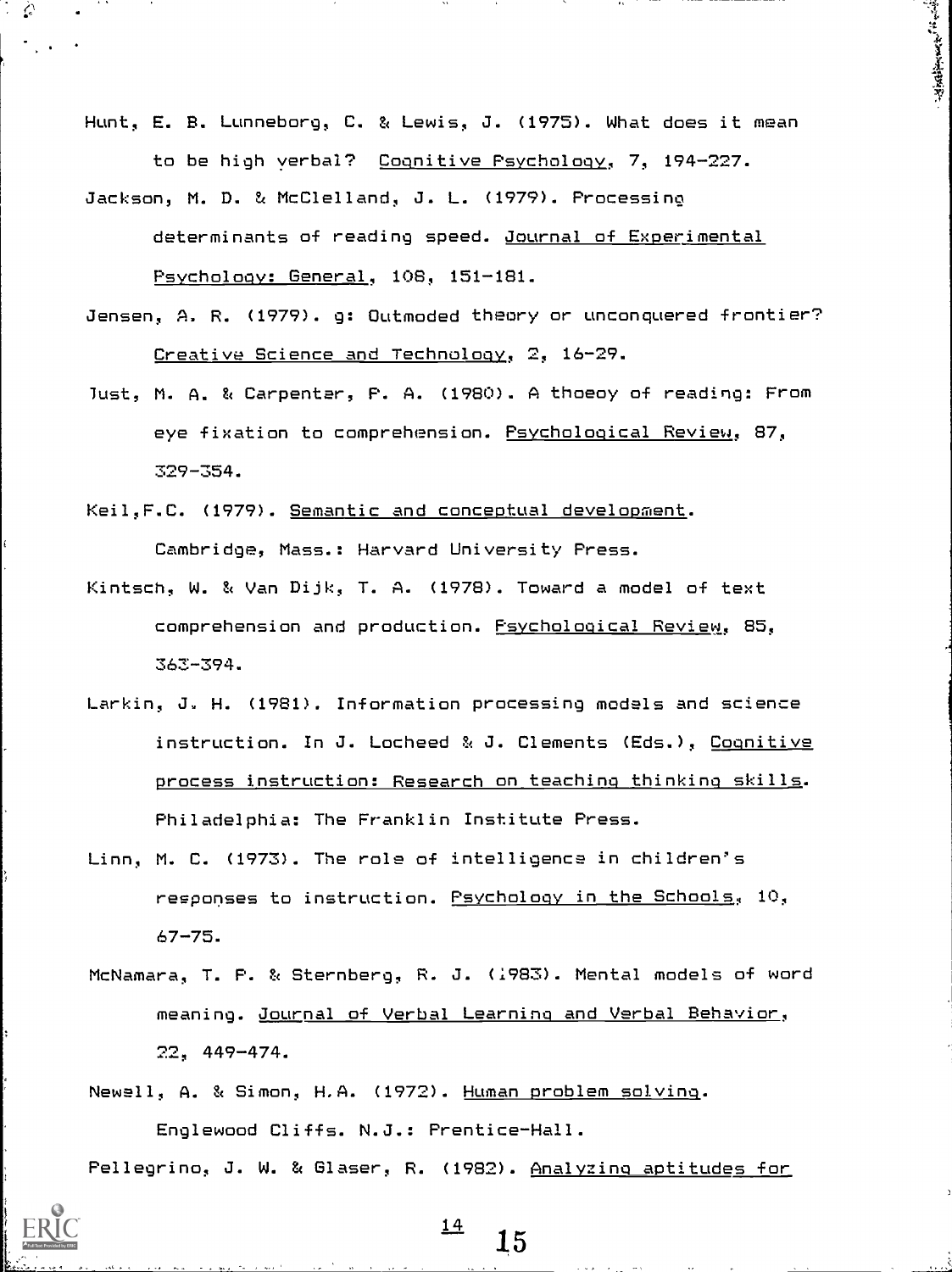learning inductive reasoning. N.J. Lawrence Erlbaum Associates.

要求出版社,不是

- Pellegrino, J. W. & Glaser, R. ( 1979). Cognitive correlates and components in the analysis of individual differences. In R. J. Sternberg & D. K. Detterman (Eds.), Human intelligence: Perspectives on its theory and measurement. Norwood, N.J.: Ablex.
- Perfetti, C. A. & Lesgold, A. M. (1977). Discourse comprehension and individual differences. In P. Carpenter & M. Just (Eds.), Cognitive processes in comprehension: 12th Annual Carnegie Symposium on Cognition. Hillsdale, N.J.: Erlbaum.
- Snow, R. N. (1979). Theory and method for research on aptitude processes. In R. J. Sternberg & D. K. Detterman (Eds.), Human intelligence: Perspectives on its theory and measurement. Norwood, N.G.: Ablex.

Sternberg, R. J. (1982). Reasoning, problem solving and intelligence. In R. J. Sternberg (Ed.), Handbook of human intelligence. Cambridge: Cambridge University Press.

Sternberg, R. J. (1980). Factor theories of intelligence are all right almost. Educational Researcher, 9, 6-13.

Sternberg, R. J. (1980). The nature of mental abilities. American Psychologist, 34, 214-230.

Sternberg, R. J. (1977),Intelligence, information processing, and analogical reasoning: The componential analysis of human abilities. Hillsdale, N. J.: Erlbaum.

Sternberg, R. J. & McNamara, T. P. (1985). Real-time verbal comprehension. In S. E. Embretson (Ed.), Test design: